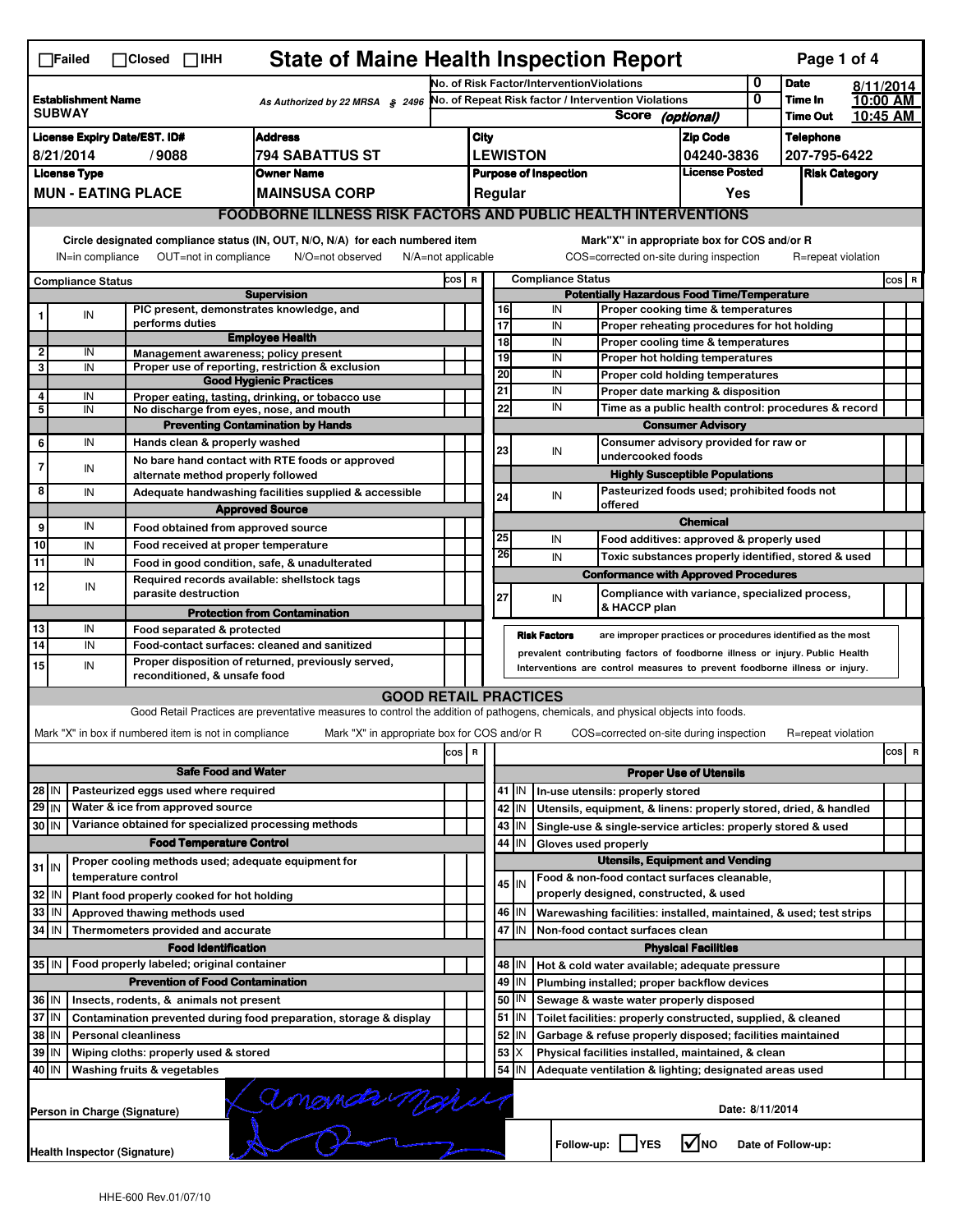|                                                    |                                          |                                        | <b>State of Maine Health Inspection Report</b> | Page 2 of 4  |                        |                                  |
|----------------------------------------------------|------------------------------------------|----------------------------------------|------------------------------------------------|--------------|------------------------|----------------------------------|
| <b>Establishment Name</b>                          |                                          | As Authorized by 22 MRSA § 2496        | 8/11/2014<br>Date                              |              |                        |                                  |
| <b>SUBWAY</b>                                      |                                          |                                        |                                                |              |                        |                                  |
| License Expiry Date/EST. ID#<br>8/21/2014<br>/9088 | <b>Address</b><br><b>794 SABATTUS ST</b> | City / State<br><b>LEWISTON</b><br>/ME |                                                |              | Zip Code<br>04240-3836 | <b>Telephone</b><br>207-795-6422 |
|                                                    |                                          |                                        | <b>Temperature Observations</b>                |              |                        |                                  |
| Location                                           | <b>Temperature</b>                       |                                        |                                                | <b>Notes</b> |                        |                                  |
| cooler                                             | 37                                       |                                        |                                                |              |                        |                                  |
|                                                    |                                          |                                        |                                                |              |                        |                                  |
| cheeese                                            | 40                                       |                                        |                                                |              |                        |                                  |
|                                                    |                                          |                                        |                                                |              |                        |                                  |
| hot water                                          | 110 plus                                 |                                        |                                                |              |                        |                                  |
|                                                    |                                          |                                        |                                                |              |                        |                                  |
| Turkey                                             | 40                                       |                                        |                                                |              |                        |                                  |
|                                                    |                                          |                                        |                                                |              |                        |                                  |
| meatballs                                          | 161                                      | HH                                     |                                                |              |                        |                                  |
|                                                    |                                          |                                        |                                                |              |                        |                                  |



**Date: 8/11/2014**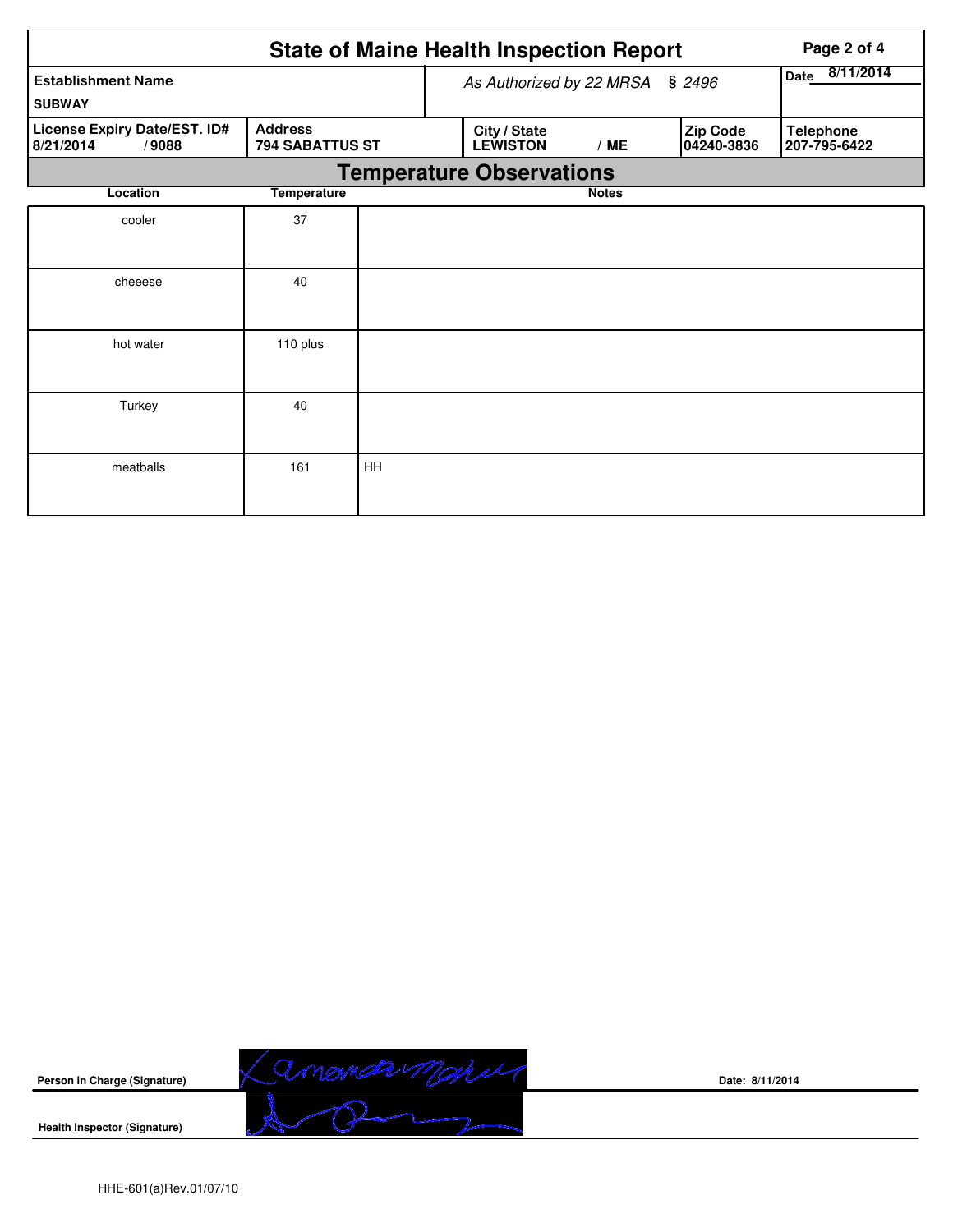|                                                                                                                                                    | Page 3 of 4                              |                                 |    |                               |  |  |  |  |  |
|----------------------------------------------------------------------------------------------------------------------------------------------------|------------------------------------------|---------------------------------|----|-------------------------------|--|--|--|--|--|
| <b>Establishment Name</b>                                                                                                                          | 8/11/2014<br>Date                        |                                 |    |                               |  |  |  |  |  |
| <b>SUBWAY</b>                                                                                                                                      |                                          |                                 |    |                               |  |  |  |  |  |
| License Expiry Date/EST. ID#<br>8/21/2014<br>/9088                                                                                                 | <b>Address</b><br><b>794 SABATTUS ST</b> | City / State<br><b>LEWISTON</b> | ME | <b>Zip Code</b><br>04240-3836 |  |  |  |  |  |
| <b>Observations and Corrective Actions</b>                                                                                                         |                                          |                                 |    |                               |  |  |  |  |  |
| Violations cited in this report must be corrected within the time frames below, or as stated in sections<br>8-405.11 and 8-406.11 of the Food Code |                                          |                                 |    |                               |  |  |  |  |  |

53: 6-201.16: N: Wall and ceiling coverings are not easily cleanable.

INSPECTOR NOTES: small clean-out area install covering-paint wall shelving above 3 bay sink areas bare wood showing

53: 6-501.16: N: Mops are not being properly stored.

INSPECTOR NOTES: need to be hung-up to dry



**Date: 8/11/2014**

**Health Inspector (Signature)**